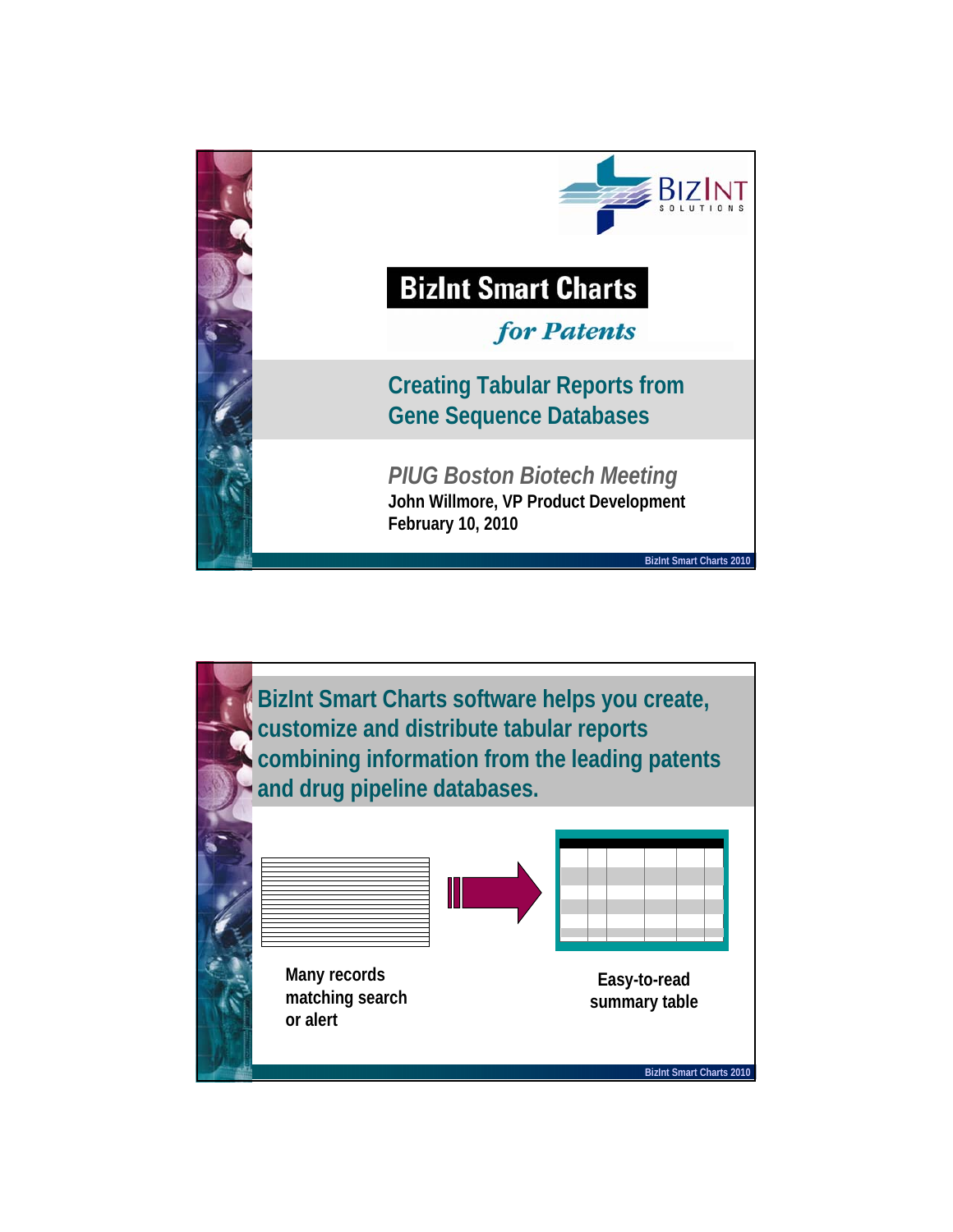|    | <b>GOPAT Proteins: Sample Sequence Chart</b>                                                          |                |                                    |                                                                                                              | Each row in a chart corresponds to a sequence                                                                                                                                                                                                                                                                                                                                                                                                                                                                      |                                                                                                                                                                                                                                                          |
|----|-------------------------------------------------------------------------------------------------------|----------------|------------------------------------|--------------------------------------------------------------------------------------------------------------|--------------------------------------------------------------------------------------------------------------------------------------------------------------------------------------------------------------------------------------------------------------------------------------------------------------------------------------------------------------------------------------------------------------------------------------------------------------------------------------------------------------------|----------------------------------------------------------------------------------------------------------------------------------------------------------------------------------------------------------------------------------------------------------|
|    | Title                                                                                                 | Seq. ID Number | <b>Patent Sequence</b><br>Location | <b>Organism Species</b>                                                                                      | Sequence                                                                                                                                                                                                                                                                                                                                                                                                                                                                                                           | <b>Ouery Results</b>                                                                                                                                                                                                                                     |
|    | Humanized autibodies that<br>recognize difucosyl Lewis<br>blood group antigens Y-6 and<br>$B - 7 - 2$ | US5562903-0009 | disclosure                         |                                                                                                              | HELPVRLLVLHFWIPASSSDVLHTQTPLSLPVSLGDQASISCRSSQSIVH<br>SNOWTYLEWYLOKPGOSPKLLISKVSNRFSGVPDRFSGSGSGTDFTLKIS<br>RUBARDLGVYYCFQGSHVPFTFGSGTHLEIK                                                                                                                                                                                                                                                                                                                                                                        | Align len= 16 nt. Errors: K. Identity:<br>93.75%, Similarity = 100.00%<br>Query len= nt, pos= 1-16 nt ( fwd),<br>Identity query 93.75%, Nb gaps<br>$q$ uerv= $0$<br>Subject len= nt, pos= 43-58 nt ( fwd).<br>Identity subj= 11.45%, Nb gaps subj=<br>n  |
| 80 | Antibody derivatives.                                                                                 | EP0528767-0002 | disclosure                         | Homo sapiens<br>(human)                                                                                      | MCLPVRLLVLMFWIPASSSDVLMTOTPLSLPVSLGDOASISCRSSOSIVH<br>SNOWTYLKWYLQKPGQSPKLLISKVSNRFSGVPDRFSGSGSGTDFTLKIS<br>RUBARDLCVYYCFQGSHVPFTFGSGTKLBIK                                                                                                                                                                                                                                                                                                                                                                        | Alian len= 16 nt. Errors= 1. Identity=<br>93.75%. Similarity = 100.00%<br>Query len= nt, pos= 1-16 nt ( fwd),<br>Identity query 93.75%. Nb gaps<br>$quenv = 0$<br>Subject len= nt, pos= 43-58 nt (fwd),<br>Identity subj= 11.45%. Nb gaps subj=          |
| 81 | IL-13 binding agents                                                                                  | US7501121-0145 | disclosure                         | Mus musculus<br>(house mouse)<br><b>TIP: Select Sequence column</b><br><b>Change font to Courier New 8pt</b> | Align len= 16 nt, Errors= 1, Identity=<br>93.75%, Similarity = 100.00%<br>Query len= nt_pos= 1-16 nt (fwd).<br>Identity query 93.75%, Nb gaps<br>$quen = 0$<br>Subject len= nt. pos= 43-58 nt ( fwd).<br>Identity subj= 11.45%. Nb gaps subj=<br>$\Omega$<br>Align len= 16 nt, Errors= 1, Identity=<br>93.75%. Similarity = 100.00%.<br>Query len= nt, pog= 1-16 nt ( fwd).<br>Identity query= 93.75%, Nb gaps<br>$q$ uerv= $0$<br>Subject len= nt, pos= 43- 58 nt ( fwd).<br>Identity subj= 11.45%, Nb gaps subj= |                                                                                                                                                                                                                                                          |
| 82 | Anti-KC4 humanized<br>monoclonal antibody and cells<br>that express the antibody                      | USRE40535-0050 | claim: 1                           |                                                                                                              |                                                                                                                                                                                                                                                                                                                                                                                                                                                                                                                    |                                                                                                                                                                                                                                                          |
| 83 | Use of modified antibodies<br>with human milk fat globule<br>specificity                              | US6315997-0095 | disclosure                         |                                                                                                              | HELPVRLLVLMFWIPASSSDVLMTOTPLSLPVTPCEPASISCRSSGSIVH<br>SNONTYLEWYLQKPGQSPQLLIYNVSIRFSGVPDRFSGSGSGTDFTLKIS<br><b>EVEAIDVGIYYCFOGSHVPYTFGGGTHLEIK</b>                                                                                                                                                                                                                                                                                                                                                                 | n<br>Alian len= 16 nt. Errors= 1. Identity=<br>93.75%, Similarity = 100.00%<br>Query len= nt, pos= 1-16 nt ( fwd),<br>Identity query 93.75%. Nb gaps<br>quarrow 0<br>Subject len= nt, pos= 43-58 nt ( fwd),<br>Identity subje 11.45%, Nb gaps subje<br>n |
|    | PEPTIDES AND ANTI-SENSE<br>PEPTIDES WITH BROAD<br>NEOPLASTIC SPECIFICITY.                             | EP0674710-0050 | TBD                                |                                                                                                              | MELPURLLULMFWIPASSSDULMTOTPLSLPUTPGEPASISCRSSOSIVH<br>SMOMTYLEWYLQKPGQSPQLLIYKVSIRFSGVPDRFSGSGSGTDFTLKIS<br><b>EVEARDVGIYYCFQGSHVPYTFGGGTKLEIK</b>                                                                                                                                                                                                                                                                                                                                                                 | Align len= 16 nt, Errors= 1, Identity=<br>93.75%, Similarity = 100.00%<br>Query len= nt, pos= 1-16 nt ( fwd),<br>Identify querys 93.75%. Nb gaps                                                                                                         |

|    | View data from source patent of each sequence<br><b>GOPAT Proteins: Sample Sequence Chart</b>   |                      |                                                                                                               |                      |                                                         |                                    |                               |                                                                                                                                                                                                                                                                                                                                                                                                                                                                |  |  |  |  |
|----|-------------------------------------------------------------------------------------------------|----------------------|---------------------------------------------------------------------------------------------------------------|----------------------|---------------------------------------------------------|------------------------------------|-------------------------------|----------------------------------------------------------------------------------------------------------------------------------------------------------------------------------------------------------------------------------------------------------------------------------------------------------------------------------------------------------------------------------------------------------------------------------------------------------------|--|--|--|--|
|    | Title                                                                                           | <b>Patent Number</b> | <b>Patent Assignee</b>                                                                                        | <b>Priority Date</b> | International Class                                     | <b>Patent Sequence</b><br>Location | <b>Organism Species</b>       | <b>Main Claim</b>                                                                                                                                                                                                                                                                                                                                                                                                                                              |  |  |  |  |
| 79 | Humanized antibodies that<br>recognize difucosyl Lewis<br>blood group antigens Y.6 and<br>B.7.2 | US5562903            | SANDOZ LTD, BASEL<br>SWITZERLAND                                                                              | 1991-08-21           | A61K039/395<br>C07K016/28                               | disclosure                         |                               | 1. A humanized monoclonal<br>antibody that recognizes the<br>difucosyl Lewis blood group<br>antigens Y-6 and B-7-2 comprising<br>a humanized light chain variable<br>region, a human light chain<br>constant region, a humanized<br>heaw chain variable region and a<br>human heavy chain constant<br>region, wherein the humanized<br>light chain variable region has the<br>sequence: DIVMTQSPLS<br>LPVTPGEPAS ISCRSSGSIV<br>HSNGNTYLEW YLOKPGOSPO<br>[CONT] |  |  |  |  |
| 80 | Antibody derivatives.                                                                           | EP0528767            | SANDOZ LTD:<br>SANDOZ-PATENT-GMB<br>Н.<br>SANDOZ-ERFINDUNG<br>EN<br><b>VERWALTUNGSGESEL</b><br>LSCHAFT M.B.H. | 1991-08-21           | A61K39/395<br>C07K15/28                                 | disclosure                         | Homo sapiens<br>(human)       | 1. Human/mouse chimeric<br>monoclonal antibodies recognizing<br>the difucosyl Lewis blood group<br>antigens Y-8 and B-7-2.                                                                                                                                                                                                                                                                                                                                     |  |  |  |  |
| 81 | IL-13 binding agents                                                                            | US7501121            | WYETH MADISON, NJ                                                                                             | 2004-06-17           | A61K 039/395<br>C07K 016/24                             | disclosure                         | Mus musculus<br>(house mouse) | 1. A purified molecule comprising<br>a heavy chain immunoglobulin<br>variable domain sequence and a<br>light chain immunoglobulin<br>variable domain that binds to IL-13<br>with a K <sb>D </sb> of less than<br>10 <sp> − 7 </sp> M<br>wherein the heavy chain variable<br>domain comprises the amino acid<br>sequence of (i)<br>G-(YF)-(NT)-I-K-D-T-Y-(MI)-H (SEQ<br>ID NO:48), in CDR1, (ii)<br>(MR) I-D-P-(GA)-N-D-N-I-K-Y-(SD)<br>(PQ)-K-F-Q-G [CONT]     |  |  |  |  |
| 82 | Anti-KC4 humanized<br>monoclonal antibody and cells<br>that express the antibody                | <b>USRE40535</b>     | <b>IBC</b><br>PHARMACEUTICALS.<br>INC. MORRIS PLAINS.<br>NJ                                                   |                      | C07K016/00<br>A61K 049/00<br>C12N 005/16<br>G01N 033/53 | claim: 1                           |                               | 1. A&REIseb:modified<br>chimeric&RErsob: <i>humanized<br/>anti-KC-4 <d>antibody which<br/>selectively binds to the human<br/>KC-4 antigen, comprising (1) the<br/>«I»humanized «il»variable regions<br/>of the light and heavy chains of an<br/>anti-ICC-4 murine antibody and (2)</d></i>                                                                                                                                                                     |  |  |  |  |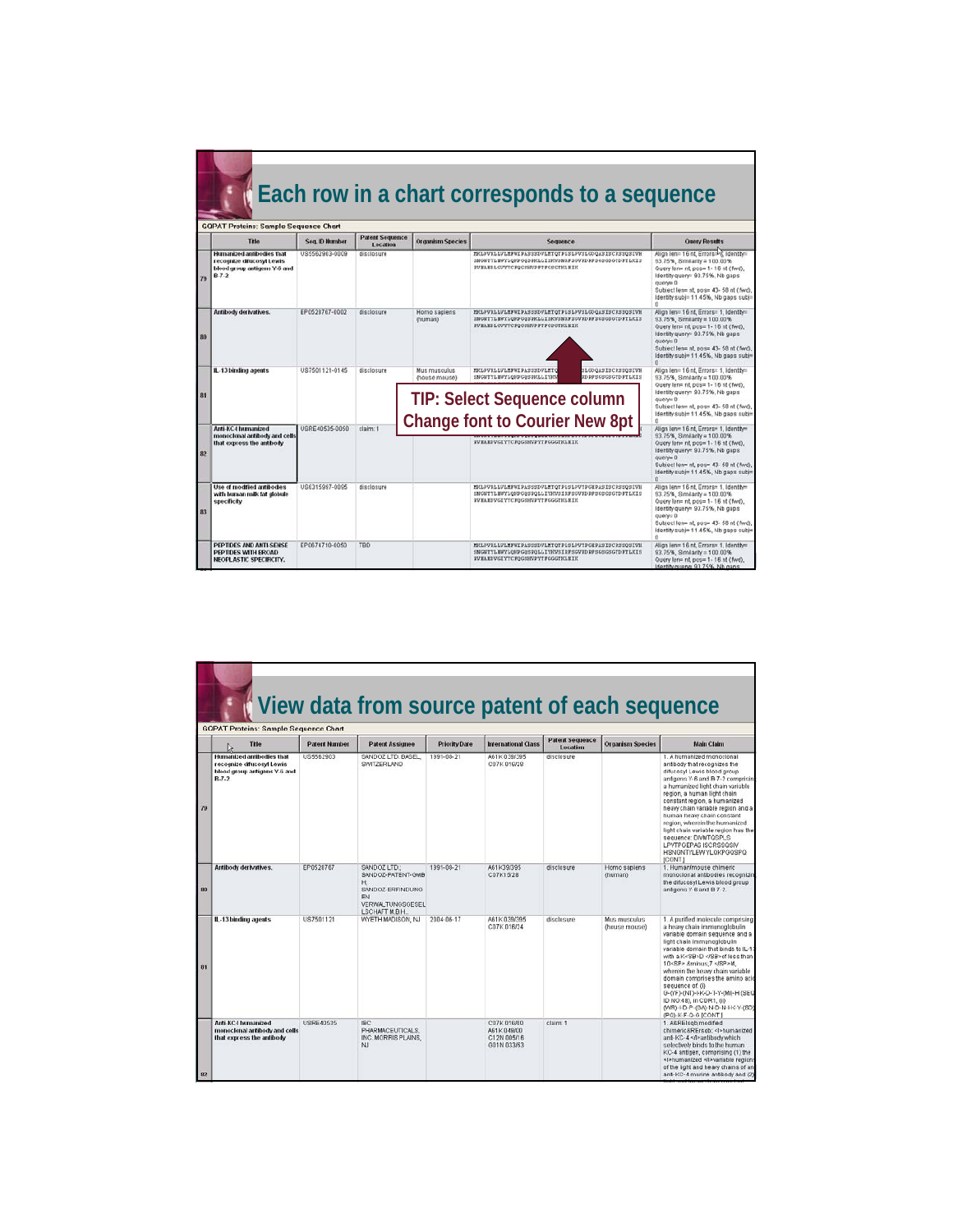|     | <b>View Query Results for Each Sequence</b>                                                                                   |                |                                    |                |                                                                                                                                                   |                                                                        |                  |                                                                                                                                                                                                                                                                    |  |  |  |  |  |  |
|-----|-------------------------------------------------------------------------------------------------------------------------------|----------------|------------------------------------|----------------|---------------------------------------------------------------------------------------------------------------------------------------------------|------------------------------------------------------------------------|------------------|--------------------------------------------------------------------------------------------------------------------------------------------------------------------------------------------------------------------------------------------------------------------|--|--|--|--|--|--|
|     | <b>GQPAT Proteins: Sample Sequence Chart</b>                                                                                  |                |                                    |                |                                                                                                                                                   |                                                                        |                  |                                                                                                                                                                                                                                                                    |  |  |  |  |  |  |
|     | Title                                                                                                                         | Seq. ID Number | <b>Patent Sequence</b><br>Location |                | <b>Alignment</b>                                                                                                                                  |                                                                        | Query ID         | Query Results                                                                                                                                                                                                                                                      |  |  |  |  |  |  |
| 110 | Monoclonal antibody 1A7 and<br>use for the treatment of<br>melanoma and small cell<br>carcinoma                               | US7517967-0066 | disclosure                         | $Q$ :<br>$S$ : | RSSOSIVHSNGNTYLQ<br>$\mathbf{1}$<br>.<br>175 RSSOSIVHSNGNTYLE 190                                                                                 | 16                                                                     | CDR1             | Align len= 16 nt, Errors= 1, Identity=<br>93.75%. Similarity = 100.00%<br>Query len= nt, pos= 1- 16 nt ( fwd),<br>Identity query= 93.75%, Nb gaps<br>$a$ uen $= 0$<br>Subject len= nt, pos= 175- 190 nt (<br>fwd), Identity subj= 5.70%. Nb gaps<br>$sub = 0$      |  |  |  |  |  |  |
| 111 | Monoclonal antibody 1A7 and US6509016-0066<br>use for the treatment of<br>melanoma and small cell<br>carcinoma                |                | disclosure                         | 0:<br>$S$ :    | RSSOSIVHSNGMTYLO 16<br>$\mathbf{1}$<br>$11111111111111111+$<br>175 RSSOSIVHSNGNTYLE 190                                                           |                                                                        | CDR1             | Align len= 16 nt, Errors= 1, Identity=<br>93.75%. Similarity = 100.00%<br>Query len= nt, pos= 1- 16 nt ( fwd),<br>Identity query= 93.75%, Nb gaps<br>$\alpha$ uen $= 0$<br>Subject len= nt, pos= 175- 190 nt (<br>fwd), Identity subj= 5.70%. Nb gaps<br>$sub = 0$ |  |  |  |  |  |  |
| 112 | Polynucleotides related to<br>monoclonal antibody 1A7 and<br>use for the treatment of<br>melanoma and small cell<br>carcinoma | US5935821-0066 | disclosure                         | 0:<br>$g$ .    | GNTYLO 16<br>1 RSS<br>$11111+$<br>$\Box$<br>175 RSS<br>GNTYLE 190<br><b>TIP: Select Alignment column</b><br><b>Change font to Courier New 8pt</b> |                                                                        | CDR1             | Align len= 16 nt, Errors= 1, Identity=<br>93.75%, Similarity = 100.00%<br>Query len= nt, pos= 1-16 nt (fwd),<br>Identity query= 93.75%, Nb gaps<br>$a$ uen $= 0$<br>Subject len= nt, pos= 175-190 nt (<br>fwd), Identity subi= 5.70%. Nb gaps<br>$sub = 0$         |  |  |  |  |  |  |
|     | Anti-IGF-IR antibodies and<br>uses thereof                                                                                    | <b>US7241</b>  |                                    |                | CDR <sub>2</sub>                                                                                                                                  | Alian len= 7 nt, Errors= 0, Identity=<br>100.00%. Similarity = 100.00% |                  |                                                                                                                                                                                                                                                                    |  |  |  |  |  |  |
| 113 |                                                                                                                               |                |                                    | $\alpha$ .     | 1 RUSNELY 7                                                                                                                                       |                                                                        |                  | Query len= nt, pos= 1- 7 nt ( fwd),<br>Identity query= 100.00%. Nb gaps<br>$\alpha$ uen $= 0$<br>Subject len= nt, pos= 1-7 nt ( fwd),<br>Identity subi= 100.00%. Nb gaps subi=                                                                                     |  |  |  |  |  |  |
| 114 | Anti-IGF-IR antibodies and<br>uses thereof                                                                                    | US7241444-0065 | claim: 10: 11: 12                  | 0:<br>S:       | 1 KVSNRLY 7<br>1111111<br>55 KVSNRLY 61                                                                                                           |                                                                        | CDR2             | Alian len= 7 nt. Errors= 0. Identity=<br>100.00%, Similarity = 100.00%<br>Query len= nt. pos= 1-7 nt (fwd).<br>Identity query= 100.00%. Nb gaps<br>$\alpha$ uen $= 0$<br>Subject len= nt, pos= 55- 61 nt ( fwd),<br>Identity subj= 6.25%, Nb gaps subj= 0          |  |  |  |  |  |  |
|     | Anti-IGF-IR antibodies and<br>uses thereof                                                                                    | US7241444-0054 | claim: 5                           | 0:<br>S:       | 1 KVSNRLY 7<br>1111111<br>55 KVSNRLY 61                                                                                                           |                                                                        | CDR <sub>2</sub> | Alian len= 7 nt. Errors= 0. Identity=<br>100.00%. Similarity = 100.00%<br>Query len= nt, pos= 1- 7 nt ( fwd),<br>OD OOM                                                                                                                                            |  |  |  |  |  |  |

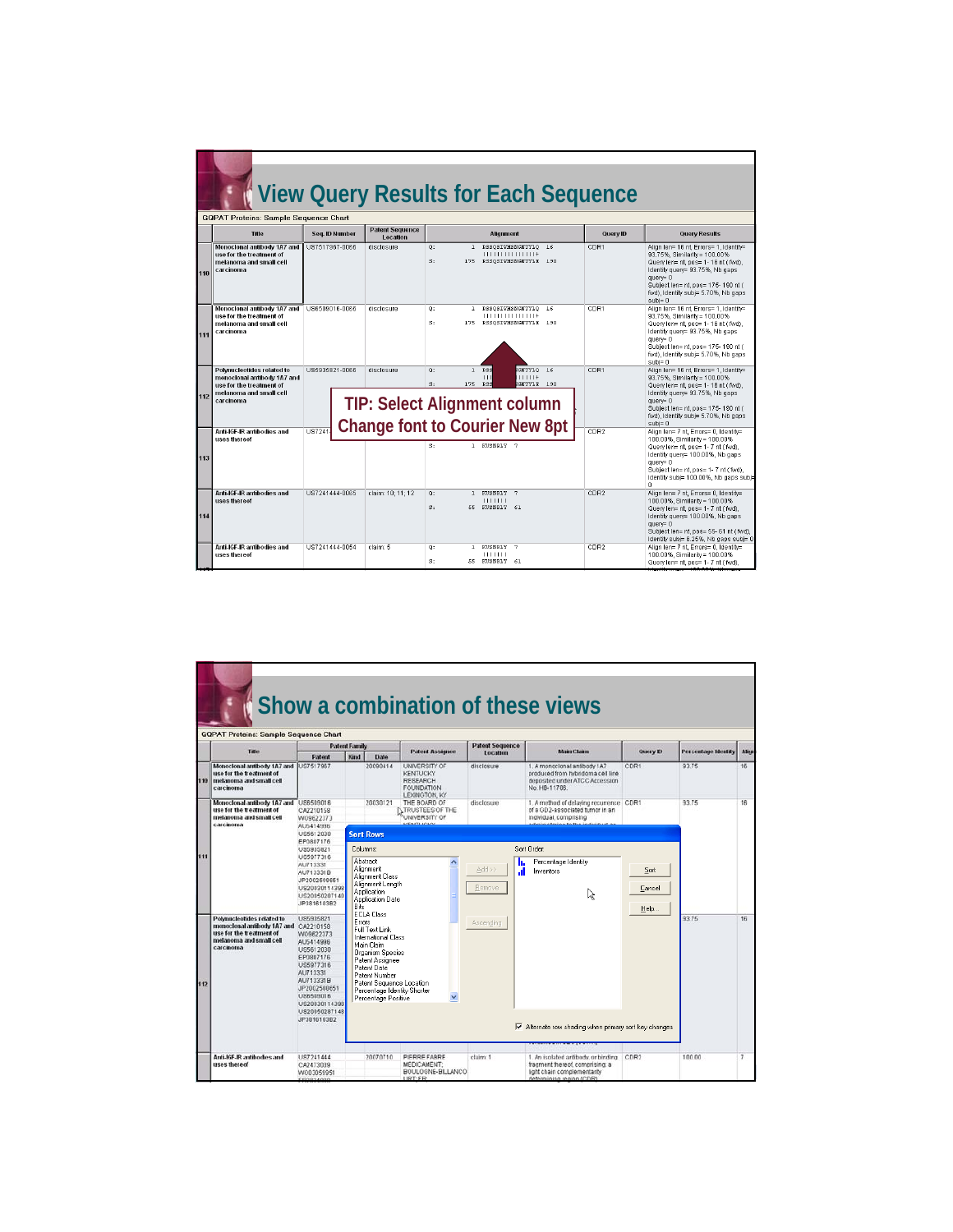

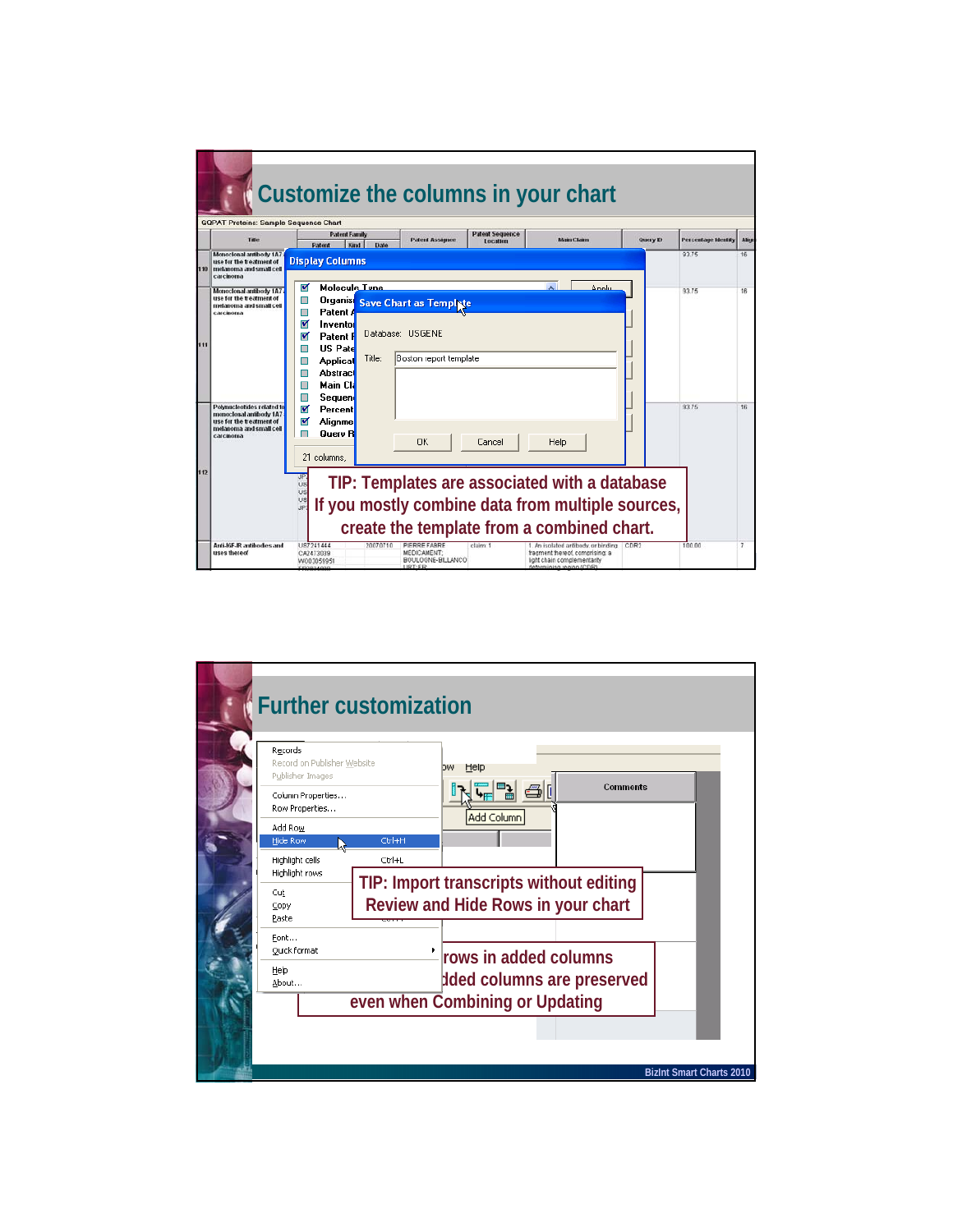

|    | <b>USGENE: Sample Chart</b>                                                                                               |                      |                                                                                                                                                            |                   | <b>Patent Family</b>    |                |                            |                                                                                                                                                                                                                                                                                      |
|----|---------------------------------------------------------------------------------------------------------------------------|----------------------|------------------------------------------------------------------------------------------------------------------------------------------------------------|-------------------|-------------------------|----------------|----------------------------|--------------------------------------------------------------------------------------------------------------------------------------------------------------------------------------------------------------------------------------------------------------------------------------|
|    | Title                                                                                                                     | <b>Molecule Type</b> | <b>Inventors</b>                                                                                                                                           | <b>Patent</b>     | Kind                    | Date           | <b>Percentage Identity</b> | <b>Alignment</b>                                                                                                                                                                                                                                                                     |
|    | Methods, nucleotide<br>sequences and host cells for<br>assaying exogenous and<br>endogenous protease activity<br>(Patent) | DNA                  | Su Michael (Newton, MA)                                                                                                                                    | US 5861267        | A                       | 1999-01-19 99% |                            | Query: 1<br>gccageccectgatggggggacactccaccatgaatcact<br>Shirt: 1<br>geeageeeettgatggggegaeaeteeaeeatagateaeta<br>Query: 61<br>tcttcacgcagaaagcgtctagccatggcgttagtatgagt<br>ICONT. I                                                                                                  |
| 53 | Non-A, non-B hepatitis virus<br>genomic cDNA and antigen<br>polypeptide (Patent)                                          | <b>DNA</b>           | Okayama Hiroto (Minoo, JP)<br>Fuke Isao (Takamatsu, JP)<br>Mori Chisato (Kanonii, JP)<br>Takamizawa Akihisa (Kanonji,<br>JP)<br>Yoshida Iwao (Kanonii, JP) | US 5998130        | A                       | 1999-12-07 99% |                            | Query: 14 toppoproacactocaccat gast cactococt of caggas<br>,,,,,,,,,,,,,,,,,,,,,,,,,,,,,,,,,,,,,,<br>Distem: 5<br>t gggggggacact ccaccat agat cact cccct gt gaggaa<br>Quary: 74<br>agegtetageest ggegttagtat gagtigtegt geageete<br>ICONT. 1                                         |
| 54 | Antisense inhibition of<br>hepatitis C virus (Patent)                                                                     | nucleic acid         | Wands Jack R. (Waban, MA)<br>Wakita Takaja (Winchester, MA)<br>Moradpour Darius (Charlestown,<br>MA)                                                       | <b>US 6001998</b> | А                       | 1999-12-14 98% |                            | Quary: 1<br>gccagocccctgatgggggcgacactccaccatgaatcact<br>Shiet: 1<br>gccagcccccgattgggggcgacactccaccatagatcacto<br>Query: 61 tettcacgcagaaagegtetagecatggegttagtatgagte<br>ICONT. 1                                                                                                  |
| 55 | <b>Functional DNA clone for</b><br>hepatitis C virus (HCV) and<br>uses thereof (Patent)                                   | DNA                  | Rice Charles M. (University City,<br>MO)<br>Kolykhalov Alexander A. (St.<br>Louis, MO)                                                                     | US 6127116        | $\overline{\mathbf{A}}$ | 2000-10-03 99% |                            | gccagoccoct gat gggggcgacact coaccat gaat cact-<br>Query: 1<br>,,,,,,,,,,,,,,,,,,,,,,,,,,,,,,,,,,,,,,<br>Shiet: 1<br>gccagccccctgatgggggcgacactccaccatgaatcactc<br>Query: 61 tettenegengnangegtetngeentggegttngtntgngtg                                                              |
| 56 | Functional DNA clone for<br>hepatitis C virus (HCV) and<br>uses thereof (Patent)                                          | DNA                  | Rice Charles M. (University City,<br>MO)<br>Kolvkhalov Alexander A. (St.<br>Louis, MO)                                                                     | US 6127116        |                         | 2000-10-03 99% |                            | ICONT. 1<br>Quary: 1<br>geeageeeeet gat gegegeeaaet eeaceat gaat eaet<br>,,,,,,,,,,,,,,,,,,,,,,,,,,,,,,,,,,,,,,<br>$3b$ ) $ct:1$<br>gccagescect.gat.gggggcgacact.ccaccat.gaat.cact.<br>Query: 61 tcttcacgcagaaagcgtctagccatggcgttagtatgagt<br>,,,,,,,,,,,,,,,,,,,,,,,,,,,,,,,,,,,,,, |
| κ  | Compositions and methods<br>for treatment of hepatitis C<br>virus associated diseases<br>(Patent)                         | <b>DNA</b>           | Anderson Kevin P. (Carlsbad, CA) US 6174068<br>Hanecak Ronnie C. (San<br>Clemente, CA<br>Nozaki Chikateru (Kumamoto,<br>JP)                                |                   | B1                      | 2001-01-16 98% |                            | ICONT. I<br>Query: 1<br>gccageccettgatgggggggacactccaccatgaatcacto<br>Shiet: 1<br>gecageccccattgggggcgacactccaccatagatcacto<br>Query: 61 tcttcacgcagaaagcgtctagccatggcgttagtatgagt<br>ICONT. I                                                                                       |
| 58 | Hepatitis C virus vaccine<br>(Patent)                                                                                     | DNA                  | Pachuk Catherine J.<br>(Lansdowne, PA)<br>Wands Jack (Waban, MA)<br>Wakita Takaji (Winchester, MA)<br>Zurawski Jr. Vincent R.                              | <b>US 6235888</b> | B1                      | 2001-05-22 98% |                            | Query: 1<br>gccageccect.gat.gggggcgacact.ceaccat.gaat.cact.<br>Shiet: 1<br>gccageccccgattgggggcgacactccaccatagatcactc<br>Query: 61 tetteacgcagaaagegtetagecatggegttagtatgagt                                                                                                         |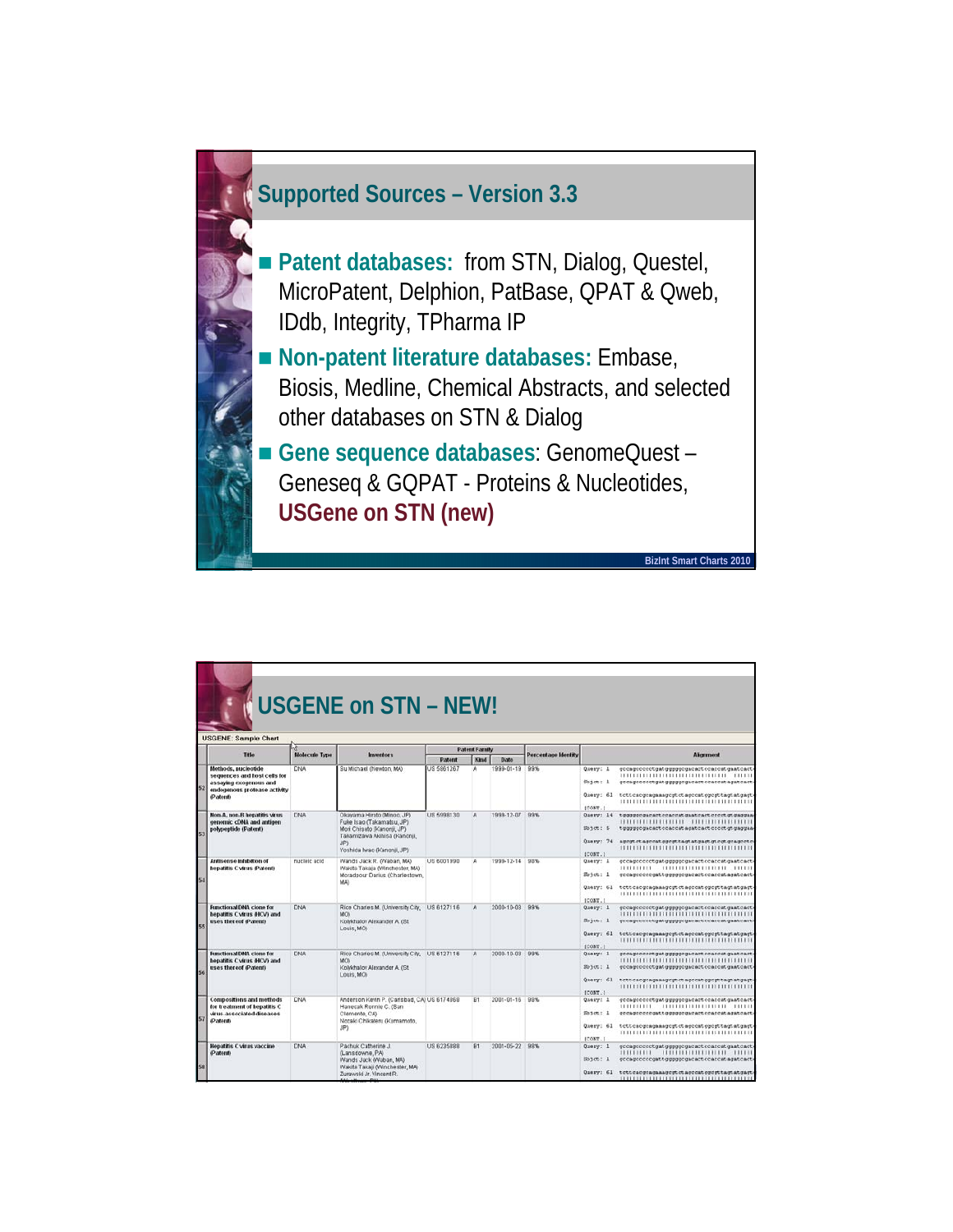

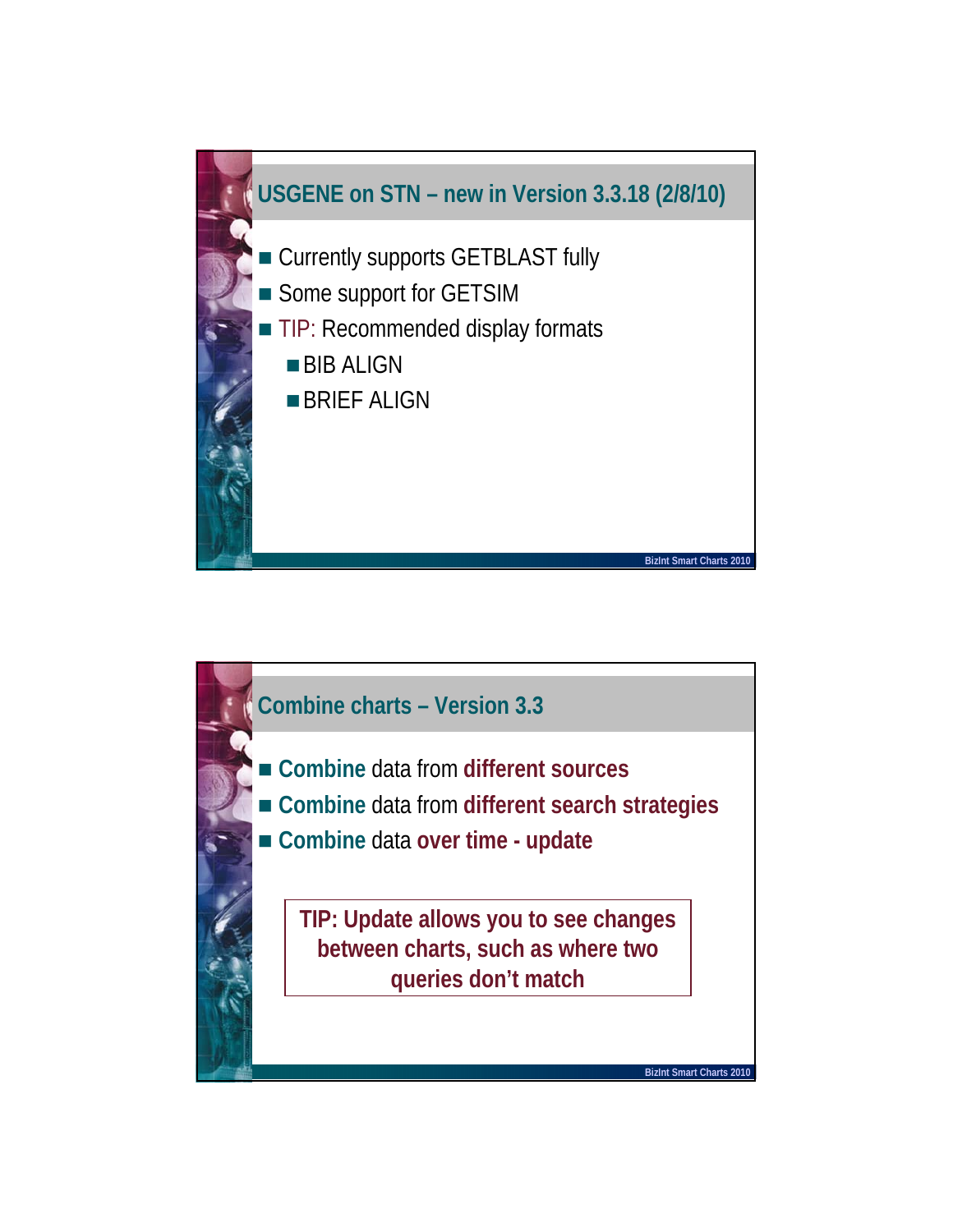|                                                                                                                                                           | – PatBase, MicroPatent, DWPI |                 |      |                                                                  |          |                                                                                                                                                                                          |
|-----------------------------------------------------------------------------------------------------------------------------------------------------------|------------------------------|-----------------|------|------------------------------------------------------------------|----------|------------------------------------------------------------------------------------------------------------------------------------------------------------------------------------------|
| <b>Identify Co</b>                                                                                                                                        | <b>Common Family</b>         | <b>Database</b> |      | <b>Version 3.3</b>                                               |          |                                                                                                                                                                                          |
| <b>Combined: Mousetraps 2</b>                                                                                                                             | WO 2006036767                | PatBase         |      |                                                                  |          |                                                                                                                                                                                          |
| Title                                                                                                                                                     |                              |                 | mage | <b>Patent Family</b>                                             |          |                                                                                                                                                                                          |
|                                                                                                                                                           |                              |                 |      | Patent                                                           | Kind     | Date                                                                                                                                                                                     |
| Safety disposable mouse tr                                                                                                                                | WO 2006036767<br>in l        | Derwent World   |      | US 2006064922 A<br>US 2007151140 A<br>WO 06036767<br>WO 06036767 | A2<br>A3 | 2006-03-30<br>Source: U<br>designed<br>2007-07-05<br>spring-los<br>2006-04-06<br>arm to pre<br>2006-09-14<br>bow of a s<br>safety dis<br>lever scret<br>other com                        |
| Animal e.g. mouse, trap for V<br>e.g. house, has saf<br>attached to top por<br>TIPª<br>attachment and ma<br>bow, where safety<br>by user with use of<br>W | æг                           | Patents Index   |      | US 2006064922 A1<br>Common Family"<br>from the family.           |          | trap elem<br>US20060<br>20060330<br>NOVELTY<br>20060406<br>above a c<br>of a screw<br>attached t<br>attachmer<br>$(12)$ . The<br>with the u.<br>attachmer<br>that the let<br>path of the |
| Safety disposable mouse tr                                                                                                                                | WO 2006036767                | MicroPatent     |      | US<br>20060064922                                                | A1       | 2006-03-30<br>This prod<br>disposab<br>a safety a<br>discharge<br>mouse tra<br>trap consi<br>safety arm<br>spring-los<br>[CONT.]                                                         |
|                                                                                                                                                           |                              |                 |      |                                                                  |          | <b>BizInt Smart Charts 2010</b>                                                                                                                                                          |

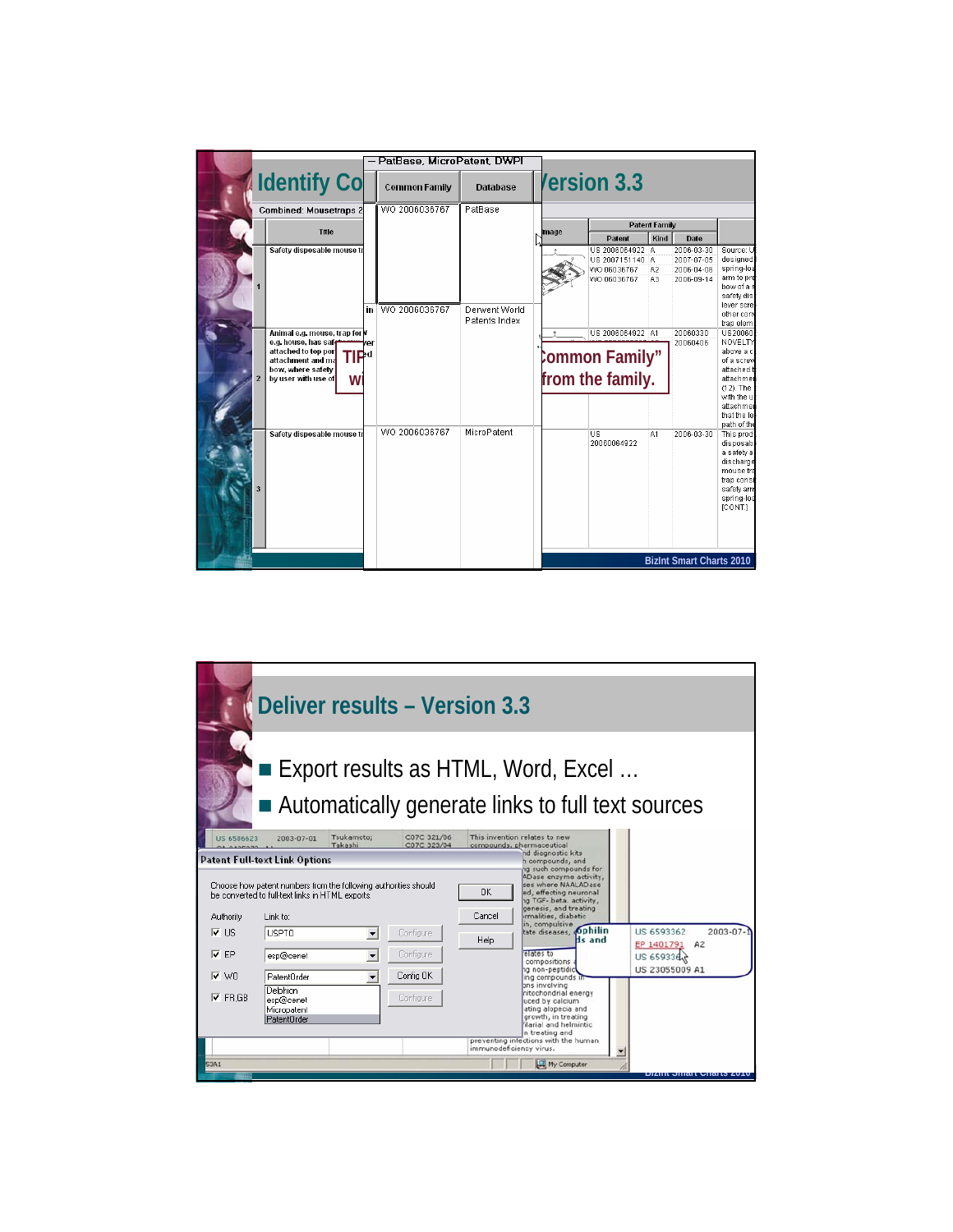